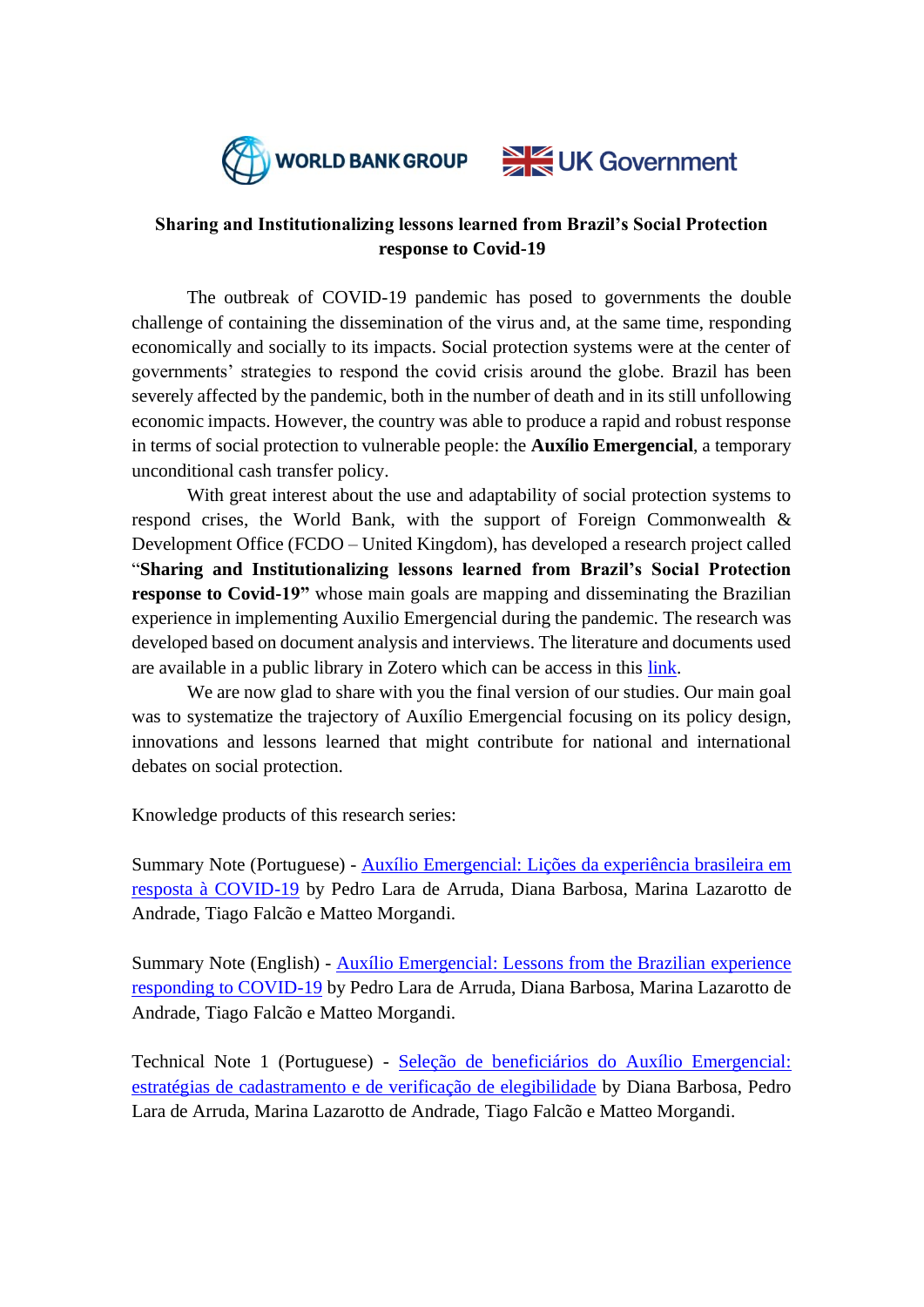Technical Note 1 (English) - [Enrollment and Eligibility Process of Brazil's Auxílio](https://documents.worldbank.org/en/publication/documents-reports/documentdetail/099255012142136232/p1748360d7131402e086730fbce1d687fa1)  [Emergencial: data processing and use of administrative registries](https://documents.worldbank.org/en/publication/documents-reports/documentdetail/099255012142136232/p1748360d7131402e086730fbce1d687fa1) by Diana Barbosa, Pedro Lara de Arruda, Marina Lazarotto de Andrade, Tiago Falcão e Matteo Morgandi.

Technical Note 2 (Portuguese) - [O Sistema de Pagamento Utilizado pelo Auxílio](https://documents.worldbank.org/en/publication/documents-reports/documentdetail/099320012212176885/p1748360101db2002096ab0160384f7483f)  [Emergencial: introdução da Conta Social Digital e a bancarização de mais de 100 milhões](https://documents.worldbank.org/en/publication/documents-reports/documentdetail/099320012212176885/p1748360101db2002096ab0160384f7483f)  [de pessoas em 9 meses](https://documents.worldbank.org/en/publication/documents-reports/documentdetail/099320012212176885/p1748360101db2002096ab0160384f7483f) by Pedro Lara de Arruda, Marina Lazarotto de Andrade, Diana Barbosa, Tiago Falcão e Matteo Morgandi.

Technical Note 2 (English) - [The payment system used by Auxilio Emergencial:](https://documents.worldbank.org/en/publication/documents-reports/documentdetail/099220001172241336/p17483605a26c50ed08d8308704d9b317a1)  [introduction of the digital social account, and the banking](https://documents.worldbank.org/en/publication/documents-reports/documentdetail/099220001172241336/p17483605a26c50ed08d8308704d9b317a1) of more than 100 million people [in 9 months](https://documents.worldbank.org/en/publication/documents-reports/documentdetail/099220001172241336/p17483605a26c50ed08d8308704d9b317a1) by Pedro Lara de Arruda, Marina Lazarotto de Andrade, Diana Barbosa, Tiago Falcão e Matteo Morgandi.

Technical Note 3 (Portuguese) - [Desafios e potencialidades para implementar respostas](https://documents.worldbank.org/en/publication/documents-reports/documentdetail/099330001202232813/p1748360e0114f0570a5810c0d6656e678e)  [de proteção social a emergências por meio da administração descentralizada: lições do](https://documents.worldbank.org/en/publication/documents-reports/documentdetail/099330001202232813/p1748360e0114f0570a5810c0d6656e678e)  [Auxilio Emergencial brasileiro](https://documents.worldbank.org/en/publication/documents-reports/documentdetail/099330001202232813/p1748360e0114f0570a5810c0d6656e678e) by Pedro Lara de Arruda, Marina Lazarotto de Andrade, Diana Barbosa, Tiago Falcão e Matteo Morgandi.

Technical Note 3 (English) – [Challenges and potentialities for implementing social](https://documents.worldbank.org/en/publication/documents-reports/documentdetail/099220101172240554/p17483609702e30c90b70f0a0d69d378aed)  [protection responses to emergency through decentralized administration: lessons from](https://documents.worldbank.org/en/publication/documents-reports/documentdetail/099220101172240554/p17483609702e30c90b70f0a0d69d378aed)  [Brazil's Auxílio Emergencial](https://documents.worldbank.org/en/publication/documents-reports/documentdetail/099220101172240554/p17483609702e30c90b70f0a0d69d378aed) by Pedro Lara de Arruda, Marina Lazarotto de Andrade, Diana Barbosa, Tiago Falcão e Matteo Morgandi.

Technical Note 4 (Portuguese) – forthcoming. Technical Note 4 (English) – forthcoming.

One Pager Summary Note (Portuguese, English, and French) by Pedro Lara de Arruda, Diana Barbosa, Marina Lazarotto de Andrade, Tiago Falcão e Matteo Morgandi

One Pager Technical Note 1 (Portuguese, English, and French) by Diana Barbosa, Pedro Lara de Arruda, Marina Lazarotto de Andrade, Tiago Falcão e Matteo Morgandi.

One Pager Technical Note 2 (Portuguese, English, and French) by Pedro Lara de Arruda, Marina Lazarotto de Andrade, Diana Barbosa, Tiago Falcão e Matteo Morgandi.

One Pager Technical Note 3 (Portuguese, English, and French) by Pedro Lara de Arruda, Marina Lazarotto de Andrade, Diana Barbosa, Tiago Falcão e Matteo Morgandi.

One Pager Technical Note 4 (Portuguese, English, and French) by Pedro Lara de Arruda, Marina Lazarotto de Andrade, Diana Barbosa, Tiago Falcão e Matteo Morgandi.

Webinar 1 - "Lições institucionais do Auxílio Emergencial: estratégias de acesso e de verificação de elegibilidade".